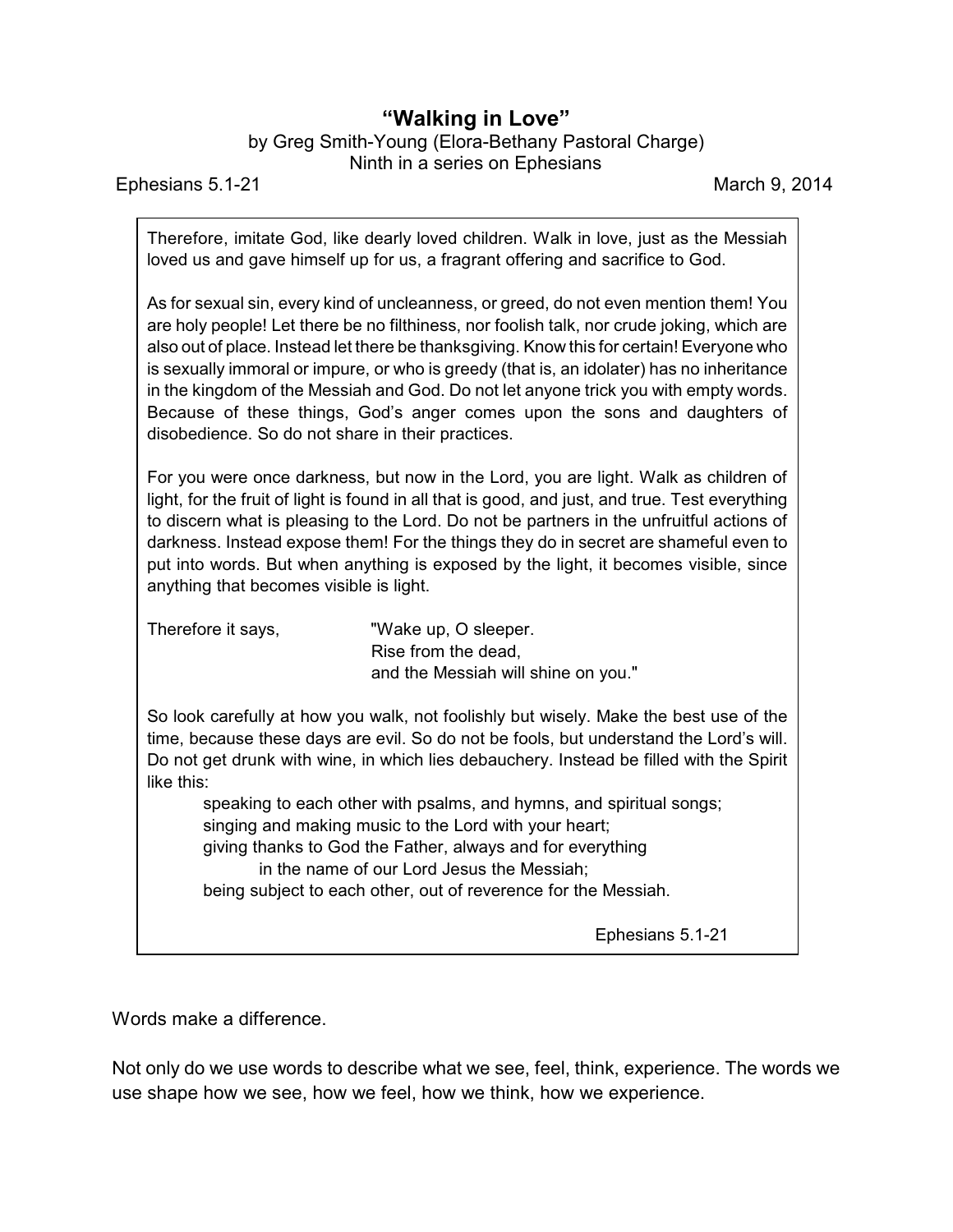He stands at the front of the sanctuary. She walks to him. They speak words.

*. . . to have and to hold, for better, for worse; for richer, for poorer; in sickness and in health; to love and to cherish; to be faithful to you alone, as long as we both shall live.*

These words not only say what they are committing to one another. These words do something. The words not only come out of them. The words come into them, shaping them, teaching them, and forming them into wife and husband.

Wedding words are not the only words, of course. Marital love is not the only kind of love. Romantic love and sexual love are only two shades of all the colours of love which can bind us together. Still, they are precious and beautiful.

Also, so easily misused, misspoken, twisted and abused are the words we use for love. Especially sexual love.<sup>1</sup>

II

*Sexual sin, uncleanness, filthiness, crude joking* . . . Paul's list sounds like the start of a pulpit-pounding, fire and brimstone harangue. Don't do them! Don't even talk about them!

Something sure has him worked up! What stirs in you when you hear this sort of thing? I brace myself for a tirade against fun, a clenched conversation with one clear message: sex is bad! I've heard that sort of thing enough. So when I hear Paul's words, I add the tone of voice, angry and judgmental.

However, what if he wrote them with a different tone than I imagine? Compassion and concern, perhaps? Worry that people he deeply loves, sisters and brothers in Jesus, are playing on the edge of danger? A tone of pleading and prayer?

Last week I used the image of a garden. If you want a garden to grow good things, you will

<sup>1</sup> "More lies are told using the name 'love' to give the lies credibility than perhaps any other." Eugene H. Peterson, Practice Resurrection: a conversation on growing up in Christ (Grand Rapids, MI: Eerdmans, 2010), 210.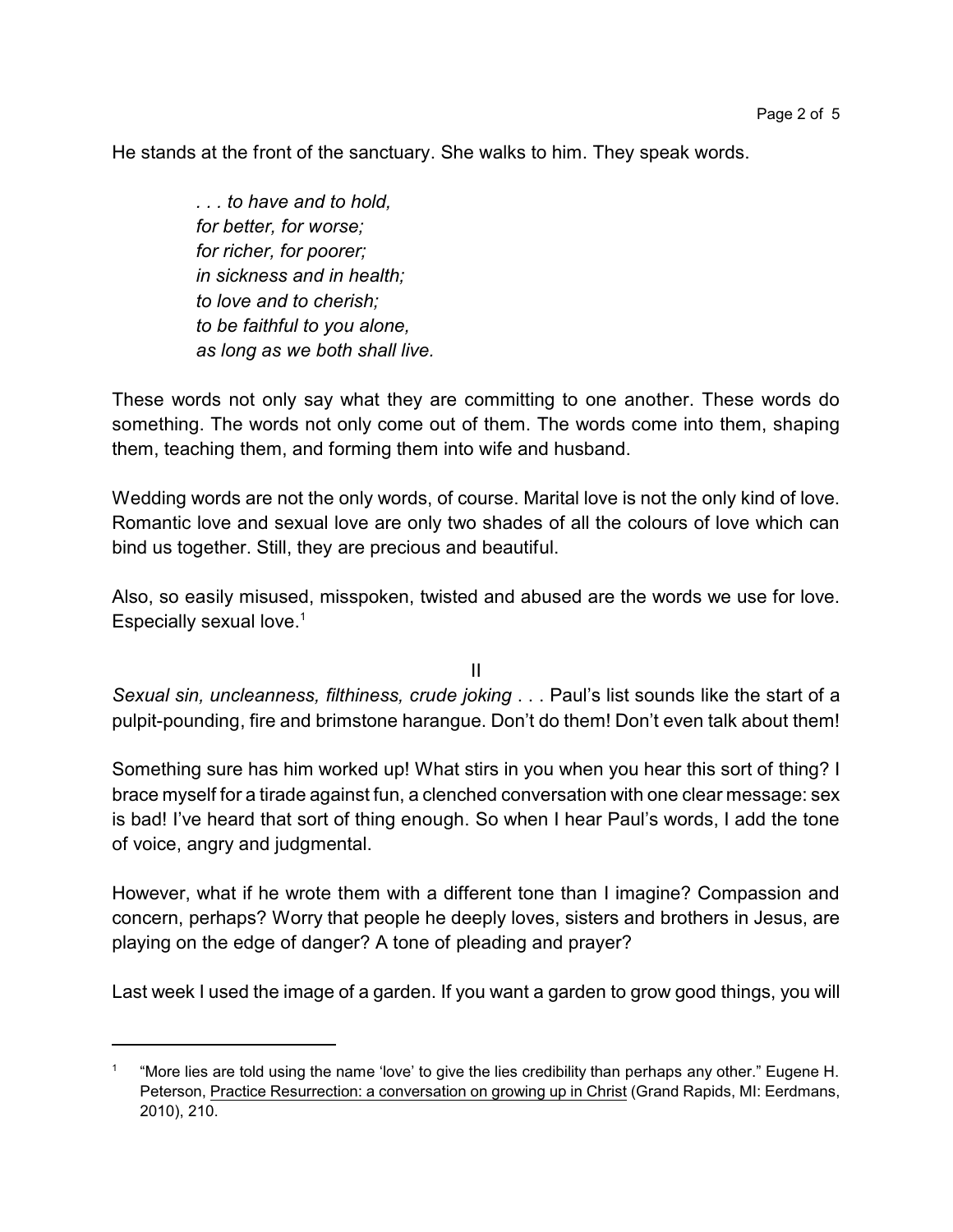need to clear away the weeds that choke off life and impede flourishing. God makes us for flourishing, for delight, for wonder, to thrive. And for love. To love one another. Including, perhaps, to love sexually. But sometimes it's hard to tell the difference between a sprouting flower and a spreading weed. A lot of stuff is growing in the garden of "love," in Paul's day and in our day.<sup>2</sup> What plants are you watering?

III

I am struck by how concerned this scripture is with words, with communication. Remember what I said at the start: words make a difference.

So we hear Paul talking about what people are saying, the content of their conversations when the subject is sexual love. How do I put this? . . . The mechanics of the act, the textbook-like description of what two people are doing can be the same. Yet the words we use, our terminology, the tone of the conversation can give it dignity, or trash it. I think there is a difference between "making love" and "hooking up," "scoring," and "having someone." (We could go further with other words, but let's not!) Sexuality becomes about possessing someone, not relationship with them. About getting from someone, not sharing. About crassness, not compassion. About anything except love. Both partners become devalued.

It's not just what we say, of course. Sexual intimacy is itself a type of communication. It says a lot more than words. God designs it for two people to say, "We belong to each other, totally, completely and forever." If that isn't true – if they've fallen for the myth of "sex without strings" – their bodies are saying one thing, but their hearts are saying another. They are using their bodies to tell a lie. Over time, through many hook-ups, we get used to the lying. So if a time comes when we want our sexual intimacy to say what God made it to say, those old habits of dishonesty are hard to unlearn. True intimacy becomes a struggle.<sup>3</sup>

This is not about being prudish. Certainly not about devaluing sex, or being ashamed or awkward about it. Quite the opposite!

<sup>2</sup> "Casual sex and all kinds of curious practices associated with it seem to have flourished." Tom Wright, Paul for Everyone: The Prison Epistles (Louisville, KY: Westminster John Knox, 2004), 57.

<sup>3</sup> I borrowed some phrasing from Tom Wright: "Every time two people make love physically, their bodies are saying: 'We belong to each other, totally, completely and forever.' If that isn't true, and if it isn't known by both to be true – if it's just an experiment, a nice idea at the time, a trial arrangement – their bodies are telling a lie. Sooner or later, the lie will come out." Wright, 59.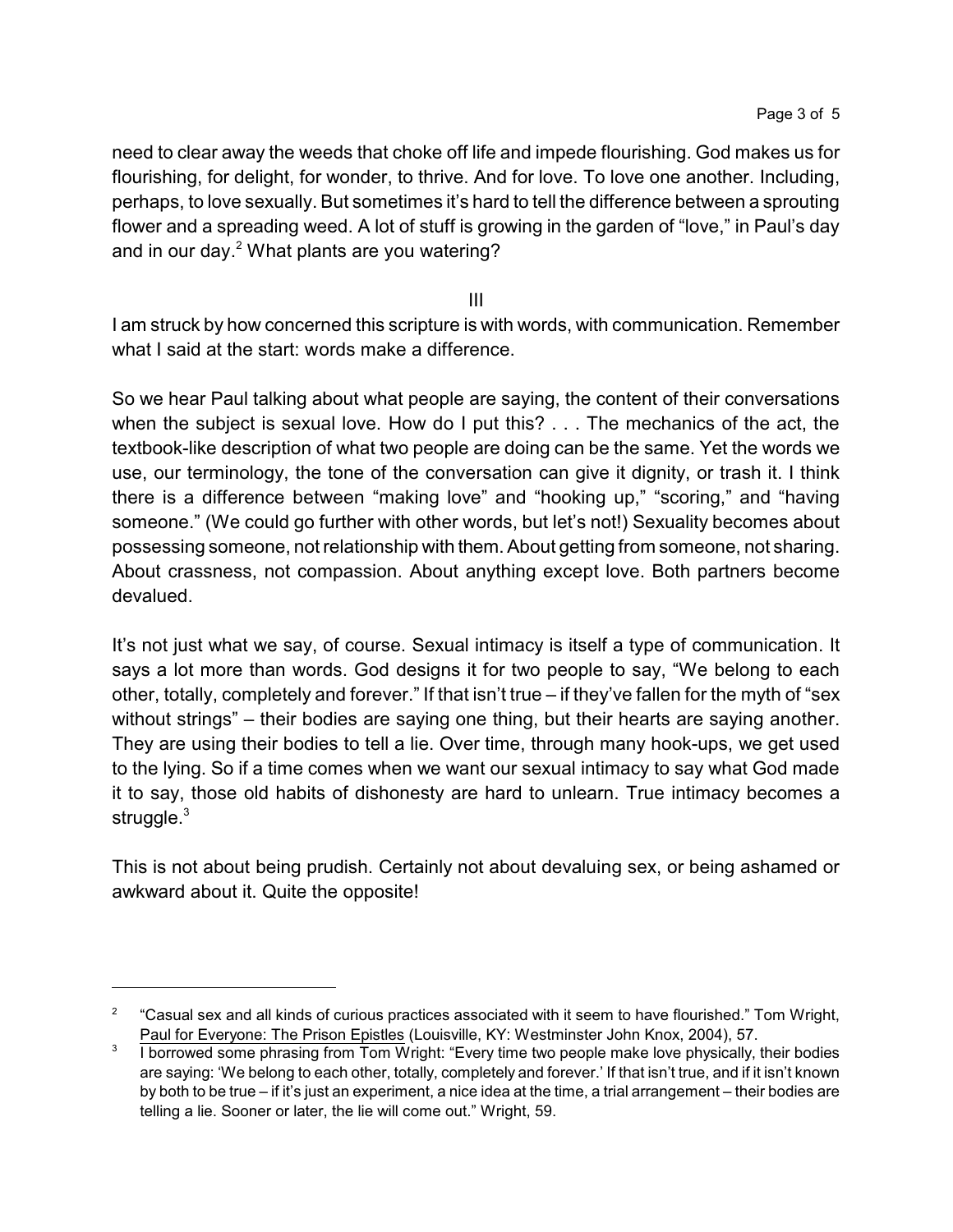Shakespeare wrote this:

*For sweetest things turn sourest by their deeds; Lilies that fester smell far worse than weeds.*<sup>4</sup>

Sexual love is the lily. Beautiful, captivating. A tremendous gift of the Creator. A gift to give. But cheapen or degrade it  $-$  by how we speak of it, by how we live our sexual lives  $-$  its great power to bless becomes a terrible power to foul and harm. 5 Let our talk celebrate it, revere it, honour and give thanks for it. Let our sexual lives rejoice in the treasure.

 $IV$ 

In our reading, Paul uses the powerful image of light and darkness. It's a way of talking about the change the Spirit works in us, when we become part of Jesus. Before, you were darkness. Now, you are light.

Every time we baptise someone, we give them a candle. It reminds us all of our call. We are the light of Jesus in our world. We are like the moon, which does not shine light itself. Yet by reflecting the light of the sun, it is illuminated – we can see it. And it can shine bright enough for us to see in the dark.

If darkness here represents ignorance, foolishness, sin, then because Jesus is shining on us, we can reflect his goodness, his life-giving truth, his justice. We can shine his light into darkness. The idea is not to stand above, or away from, or superior to others. As lightreflectors, we can help others to see. So many experience love in fleeting, disappointing, confused, and even abusive guises. (I'm not only talking about sexual or romantic love here.) By how we live, and by how we show Jesus' love to them, we can be blessings.

Paul writes, *"When anything is exposed by the light, it becomes visible. Anything that becomes visible is light."*

The last lines in Sonnet 94. See [http://en.wikipedia.org/wiki/Sonnet\\_94](http://en.wikipedia.org/wiki/Sonnet_94)

 $5$   $\ldots$  the reason why Christians should dislike and avoid vulgarity is not because we have a warped view of sex, and are either ashamed or afraid of it, but because we have a high and holy view of it as being in its right place God's good gift, which we do not want to see cheapened. All God's gifts, including sex, are subjects for thanksgiving, rather than joking. To joke about them is bound to degrade them; to thank God for them is the way to preserve their worth as the blessings of a loving Creator." John R. W. Stott, The Message of Ephesians (Downers Grove, IL: InterVarsity, 1979), 193.